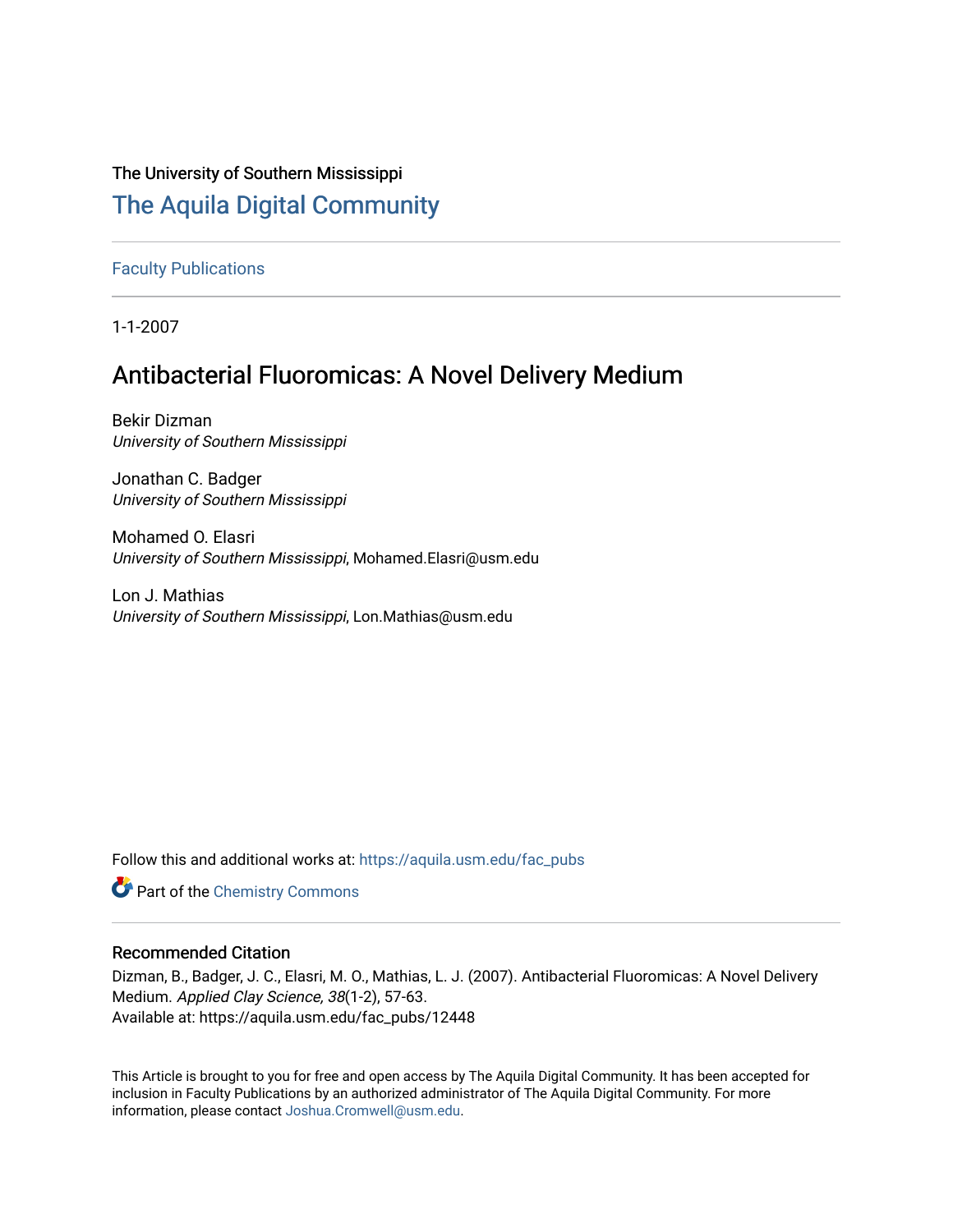# **Antibacterial fluoromicas: a novel delivery medium**

*Bekir Dizman, Jonathan C. Badger, Mohamed O. Elasri, Lon J. Mathias<sup>1</sup>*

Department of Polymer Science and Department of Biological Sciences, The University of Southern Mississippi

# **Abstract**

 $\overline{a}$ 

Antibacterial fluoromicas were prepared by ion-exchanging fluoromicas with different antibacterial agents including various quaternary ammonium compounds, AgNO<sub>3</sub>, and norfloxacin. Antibacterial activities of the ion-exchanged fluoromicas were determined against *Staphylococcus aureus* and *Escherichia coli*. Minimum inhibitory concentration (MIC) and zone of inhibition (ZOI) tests were performed to determine both antibacterial effectiveness and mode of action associated with the fluoromicas. All treated fluoromicas showed excellent antibacterial activities against both types of bacteria. The antibacterial activities of treated fluoromicas were found to be either better than or the same as those of neat antibacterial agents. The repeated antibacterial activity tests demonstrated the extended activity of these systems.

*<sup>1</sup>*Corresponding author. Address: 118 College Drive, Polymer Science, The University of Southern Mississippi, Hattiesburg, MS, 39406-0076. Tel. +1-601-266-4871; fax: +1- 601-266-5504 *E-mail address*: Lon.Mathias@usm.edu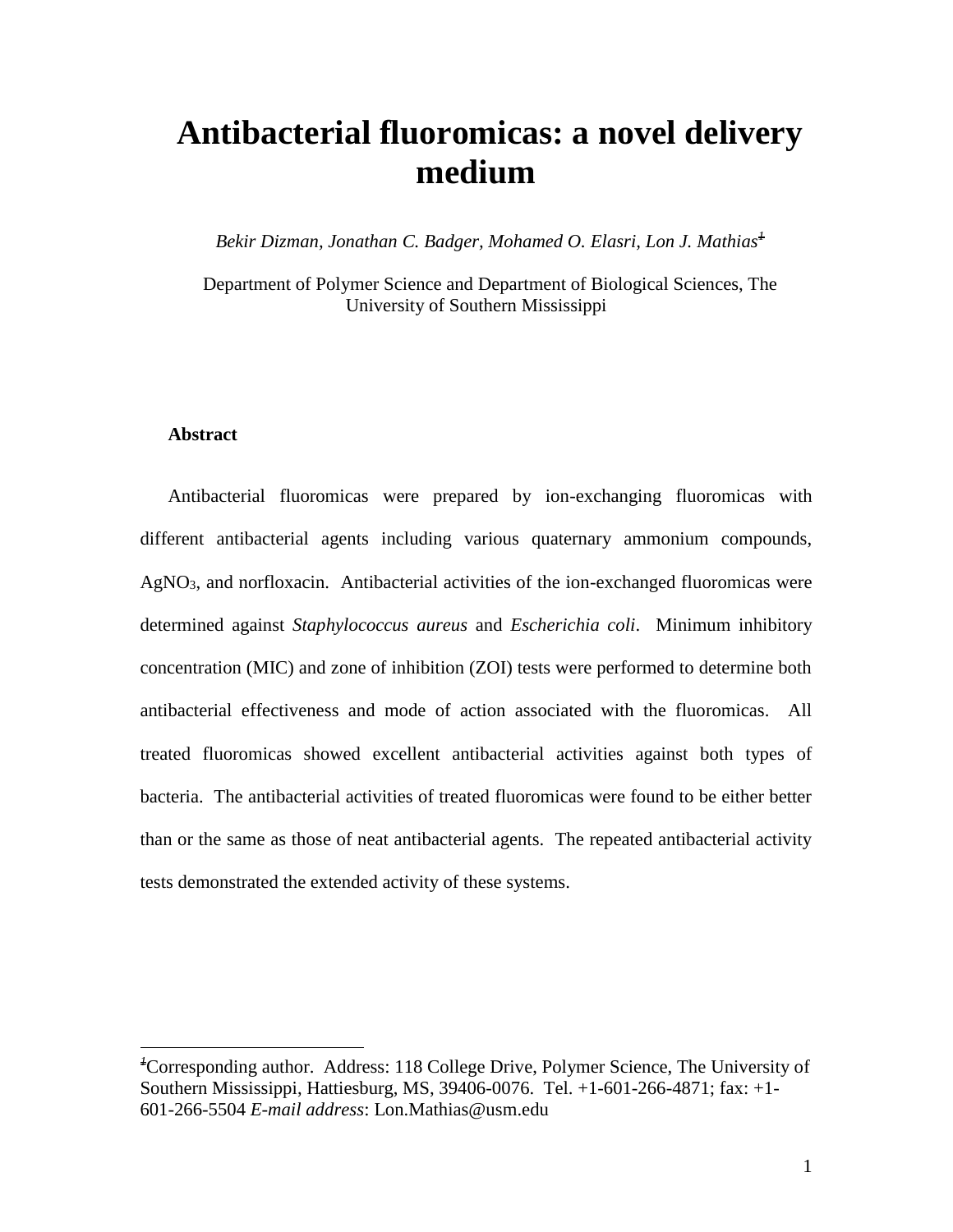# **1. Introduction**

A substantial amount of work has been carried out on designing biomaterials, specifically polymers and surfaces that are inherently antibacterial. Most of these surfaces are generated by attaching antibacterial compounds directly to a substrate or incorporating antibacterial agents as pendant groups on polymer chains via covalent bonds. These materials have a wide variety of applications including but not limited to medical devices, clothing, countertops, and coatings. A few examples of antibacterial agents that have been used in new biomaterials pertinent to this research are quaternary ammonium compounds, fluoroquinolones, and silver nitrate (Baveja et al., 2004; Catauro et al., 2004; Dizman et al., 2005; Hume et al., 2004; Oie et al., 2004; Piddock et al., 2001; Samuel and Guggenbichler, 2004).

Quaternary ammonium compounds (QACs) are antibacterial agents used as both skin antiseptics and disinfectants (Borman, 2002; Chauhan et al., 2004; Lee et al., 2004; Richard et al., 1997). They generally contain a positively charged hydrophilic ammonium group and a long hydrophobic alkyl chain. It is believed that QACs kill bacteria by disrupting cell walls and/or inner bilipid membranes causing the cytoplasmic membrane contents of the cell to leak out (Birnie et al., 2000; Lee et al., 2004). The most active QACs contain alkyl chains that are between 8 and 18 carbons in length; e.g. compounds with 16 carbon alkyl chains are effective against both Gram-positive and Gram-negative bacteria (Birnie et al., 2000; Borman, 2002; Sauvet et al., 2000).

Another major class of antibacterial agents are antibiotic drugs. Norfloxacin is a broad spectrum chemotherapeutic antibiotic in the fluoroquinolone class. It forms a three membered complex with DNA, DNA gyrase, and DNA topoisomerase IV, which are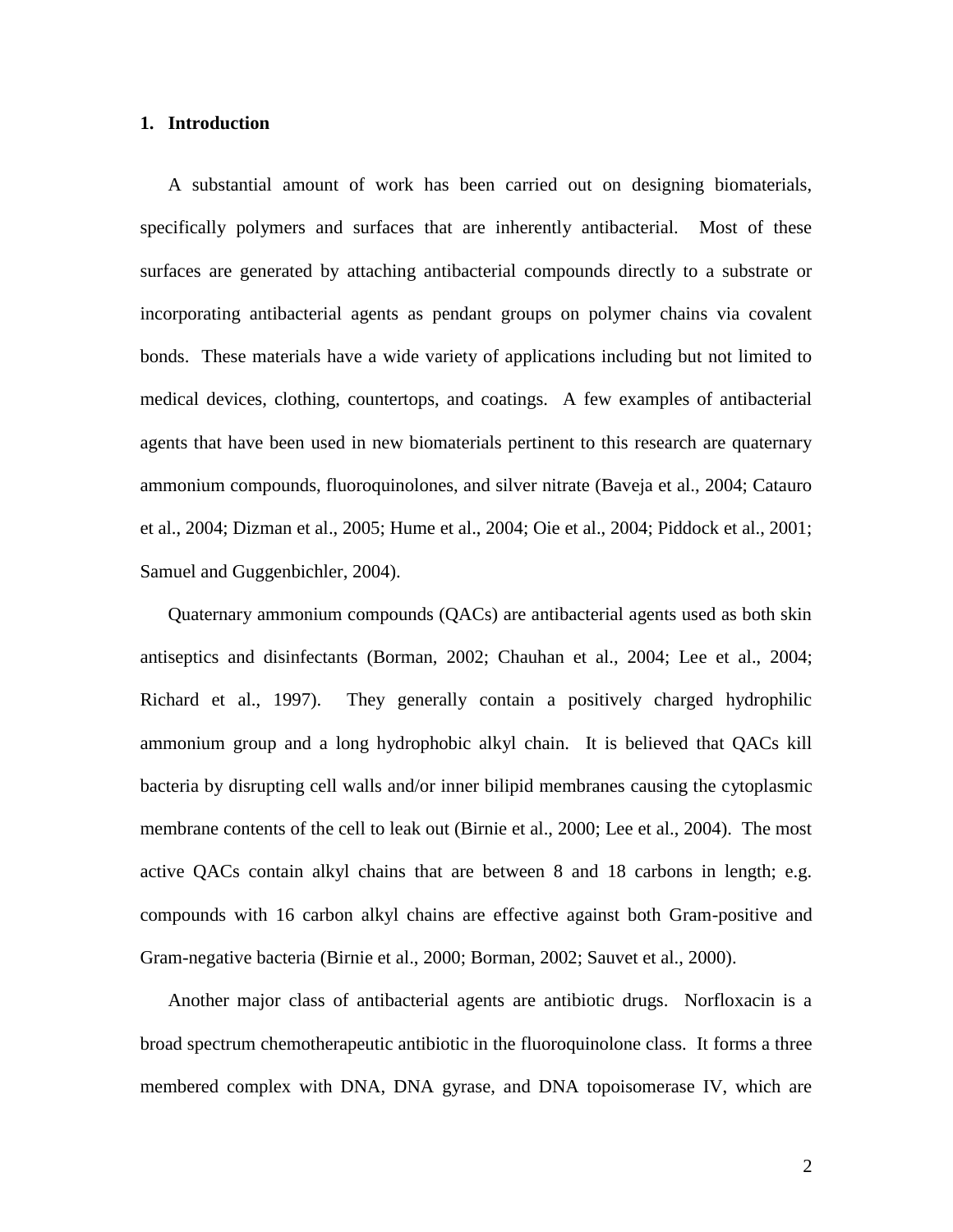responsible for relieving torsional strain in DNA during transcription and replication. The complex causes a variety of adverse interactions within the cell that ultimately lead to cell death (Dizman et al., 2005, Drlica, 1999).

Silver has also been used for years as a broad spectrum antibiotic for burn victims and in the eyes of newborns (Melaiye et al., 2004; Richard and Samuel, 1997). The  $Ag^+$ , active form, precipitates proteins, inhibits a variety of enzymes, and has a negative effect on transport systems in membranes (Dibrov et al., 2002; Richard and Samuel, 1997). Silver has been incorporated onto glass surfaces, zeolites, and into catheters where it shows very promising antibacterial activity (Catauro et al., 2004; Rivera-Garza et al., 2000; Samuel and Guggenbichler, 2004). The structures of the antibacterial compounds used in this work are shown in Scheme 1.



**Scheme 1.** Typical antibacterial compounds

Clays are phyllosillicates composed of stacked sheets of nanosized, sandwich-like structures made primarily of silicon, oxygen and other metals. The interlayer of each sheet contains Al, Mg and related elements along with negative charges that are balanced with exchangeable cations on the surface such as  $Na^+$ ,  $K^+$ , and  $Li^+$ . The amount of exchangeable cations per mass unit is called the cation exchange capacity (CEC). This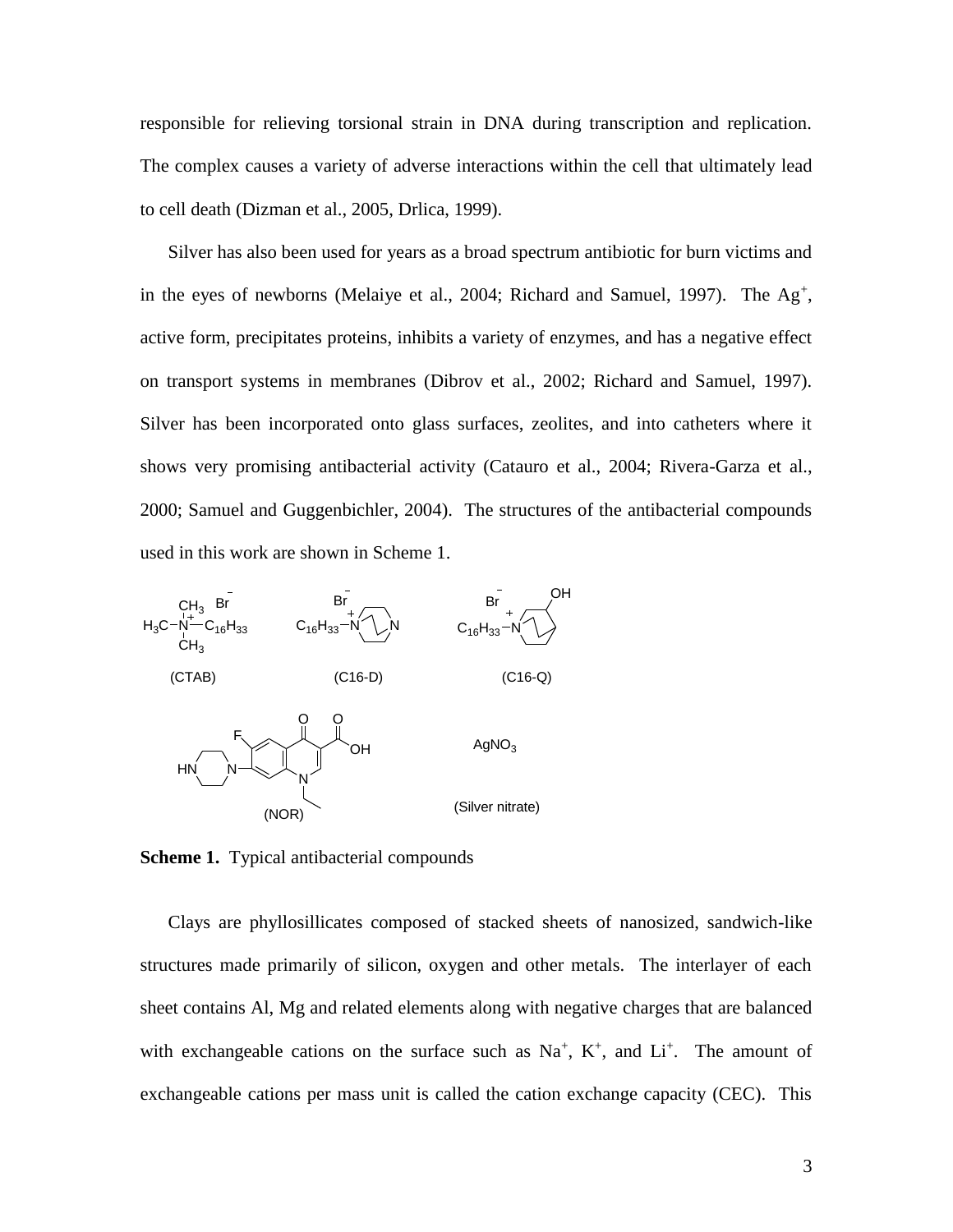unique electrostatic arrangement allows the surface cations of clays to be exchanged with organic cations. Dispersion of such organoclays is useful in enhancing the mechanical properties of polymers (Heinz and Suter, 2004; Heinz et al., 2003).

There are relatively few publications pertaining to organically-modified clay minerals showing antibacterial activity. The previous work that exists has focused on QAC modified clays and their uses in water purification and cosmetics (Alther, 2001; Guilbeaux, 1988; Herrera et al., 2000; Herrera et al., 2004).

In this study, we report specifically on the antibacterial activity of fluoromicas exchanged with various QACs containing 16 carbon alkyl chains, AgNO<sub>3</sub>, and norfloxacin.

## **2. Materials and Methods**

# *2.1. Materials*

Norfloxacin, 1,4-diazabicyclo[2.2.2.] octane (DABCO), 3-quinuclidinol, and cetyltrimethylammonium bromide (CTAB) were obtained from Sigma-Aldrich Chemical Company. SOMASIF ME-100 synthetic fluoromica (CEC 70-110 mequiv./ 100g (Murayama et al., 2002; Tamura et al., 2000) was purchased from UNICOOP Japan. Silver nitrate (AgNO3) and all solvents were purchased from Sigma-Aldrich Chemical Company, Acros Chemical Company, or Fisher. Triptic soy agar (TSA) and triptic soy broth (TSB) were purchased from Difco Laboratories. Bacterial strains used for antibacterial activity tests included *S. aureus* and *E. coli* strain. The strains were kept at – 80 °C in a freezer. C16-D and C16-Q were prepared by reacting DABCO and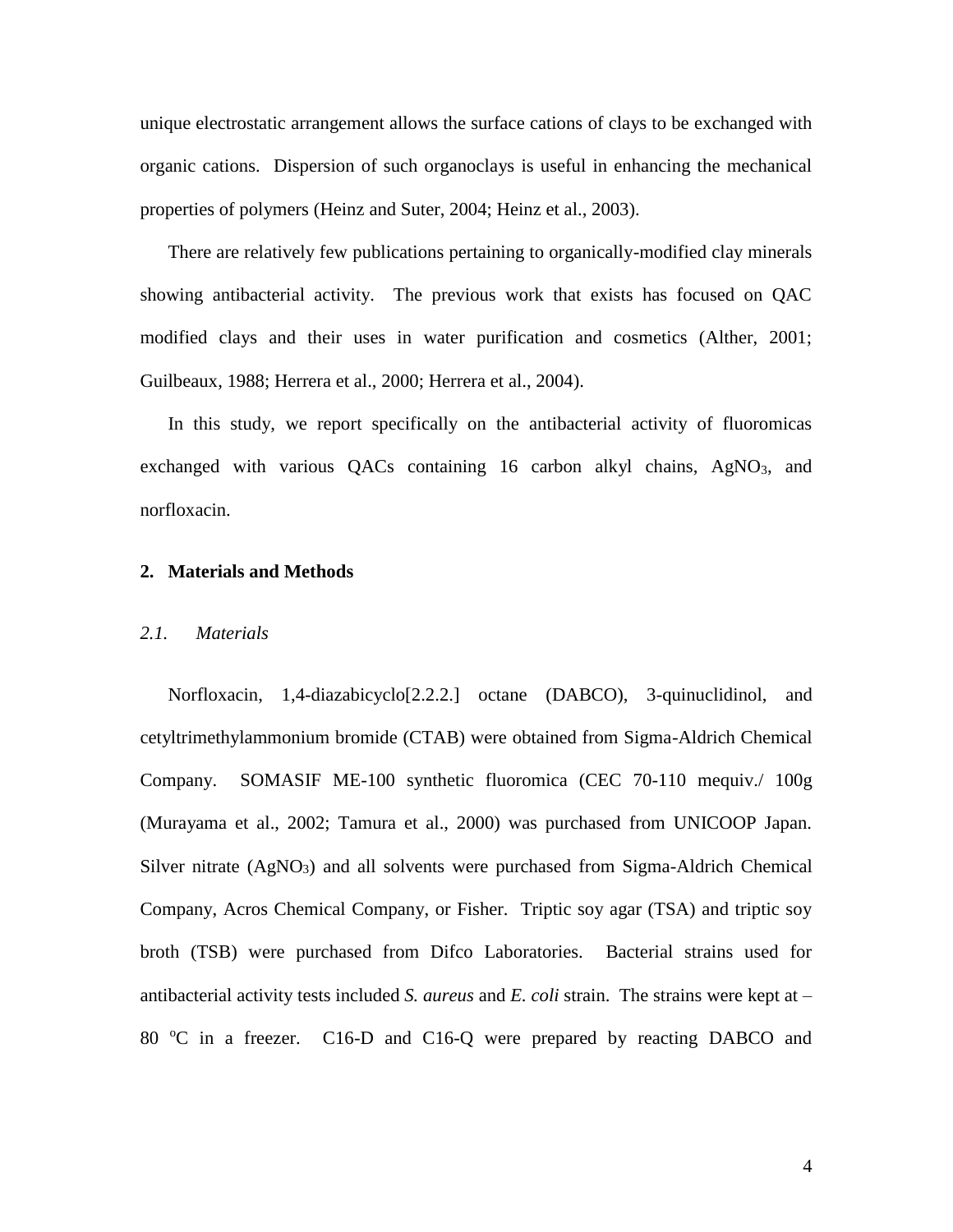quinuclidinol, respectively, with 1-bromohexadecane using a literature procedure (Dizman et al., 2004).

#### *2.2. Measurements*

 $13^{\circ}$ C and <sup>1</sup>H NMR solution spectra were recorded on a Bruker AC-200 spectrometer at room temperature using CDCl<sub>3</sub> and  $D_2O$  as solvents with tetramethylsilane (TMS) as internal reference. Fourier transform infrared spectra (FTIR) were obtained using a Mattson 5000 spectrometer using pressed KBr pellets. Thermal analyses were performed on a TA Instruments 9900 analyzer equipped with a 952 thermal gravimetric analyzer cell using heating rates of 20  $\degree$ C/min to 800  $\degree$ C in air. Antibacterial assays were incubated in a Gyromax 737 shaker at 37 ºC with a gyration speed of 220 rpm.

# *2.3. Preparation of Antibacterial Fluoromicas*

Exact amounts of fluoromica and antibacterial compound used for preparation of each nanocomposite are provided in Table 1. A sample of fluoromica was weighed and suspended in 100 mL of deionized water using a magnetic stir bar. The antibacterial compound, whose amount was determined using the formula below, was then added to the suspension to provide an excess of cations for the exchange. The suspension was then stirred vigorously at ambient temperature for 24 h.

Amount of Antibacterial Agent = 
$$
\frac{(Amount of Clay)}{100 g} \times (CEC) \times (MW of Antibacterial Agent) \times (1.1)
$$

CEC is the cation exchange capacity for clay, which is 110 mequiv. for fluoromica.

For the clay exchanged with norfloxacin, 5% HCl solution was added into the flask containing norfloxacin to protonate the amine function of norfloxacin and make it both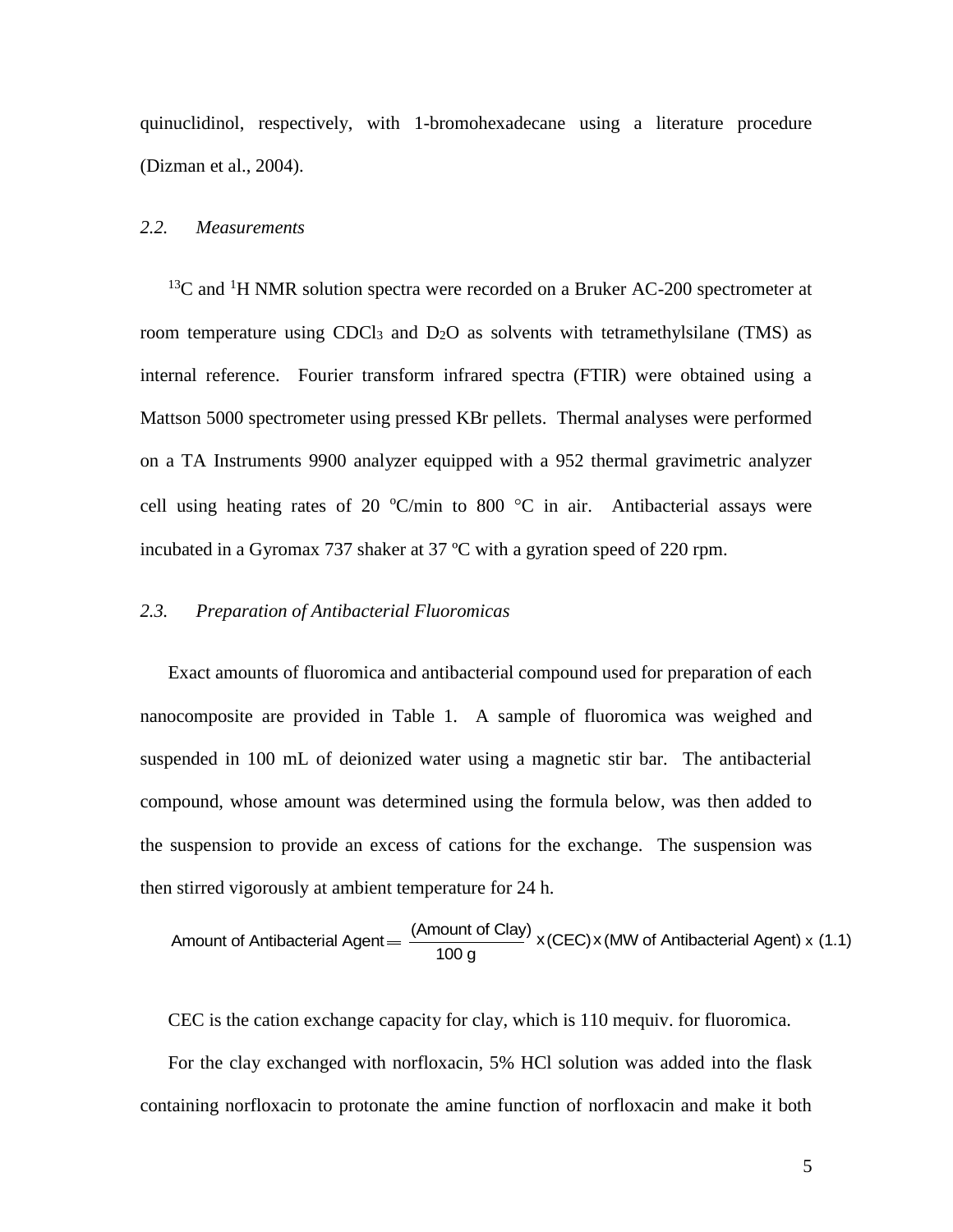water soluble and exchangeable with the fluoromica cations. After 24 h, the suspensions of the fluoromicas treated with QACs were filtered and resuspended in 100 mL of deionized water for 1 h. The suspensions of fluoromicas with silver and norfloxacin were filtered, washed, resuspended in deionized water, and centrifuged a minimum of three times. The solid products obtained were filtered, dried in a vacuum oven at ambient temperature, and reground with a mortar and pestle.

| Compound          | <b>Fluoromica</b><br>(g) | MW of<br>compound<br>(g/mol) | Mass of compound used<br>$\left( \mathbf{g} \right)$ |
|-------------------|--------------------------|------------------------------|------------------------------------------------------|
| AgNO <sub>3</sub> | 0.28                     | 169.87                       | 0.06                                                 |
| <b>NOR</b>        | 0.26                     | 319.33                       | 0.10                                                 |
| <b>CTAB</b>       | 4.95                     | 364.45                       | 1.91                                                 |
| $C16-D$           | 0.22                     | 417.51                       | 0.11                                                 |
| $C16-Q$           | 0.21                     | 432.52                       | 0.11                                                 |

**Table 1.** The amounts of fluoromicas and antibacterial compounds

# *2.4. Antibacterial Assessment*

## *2.4.1. Preparation of bacterial cultures*

Broth cultures of *S. aureus* and *E. coli* were prepared from streaks on agar plates. A sterile wire loop was used to take a small sample of bacteria from the agar plate. Each bacterial sample was placed into a culture tube containing 5 mL of TSB. The inoculated tubes were incubated at 37 ºC with shaking for 24 h. Concentrations of bacteria were measured by optical density at 600 nm. A standard curve was used to estimate the number of colony forming units (CFUs) used in the experiments (data not shown).

# *2.4.2. Antibacterial assessment of neat and treated clays*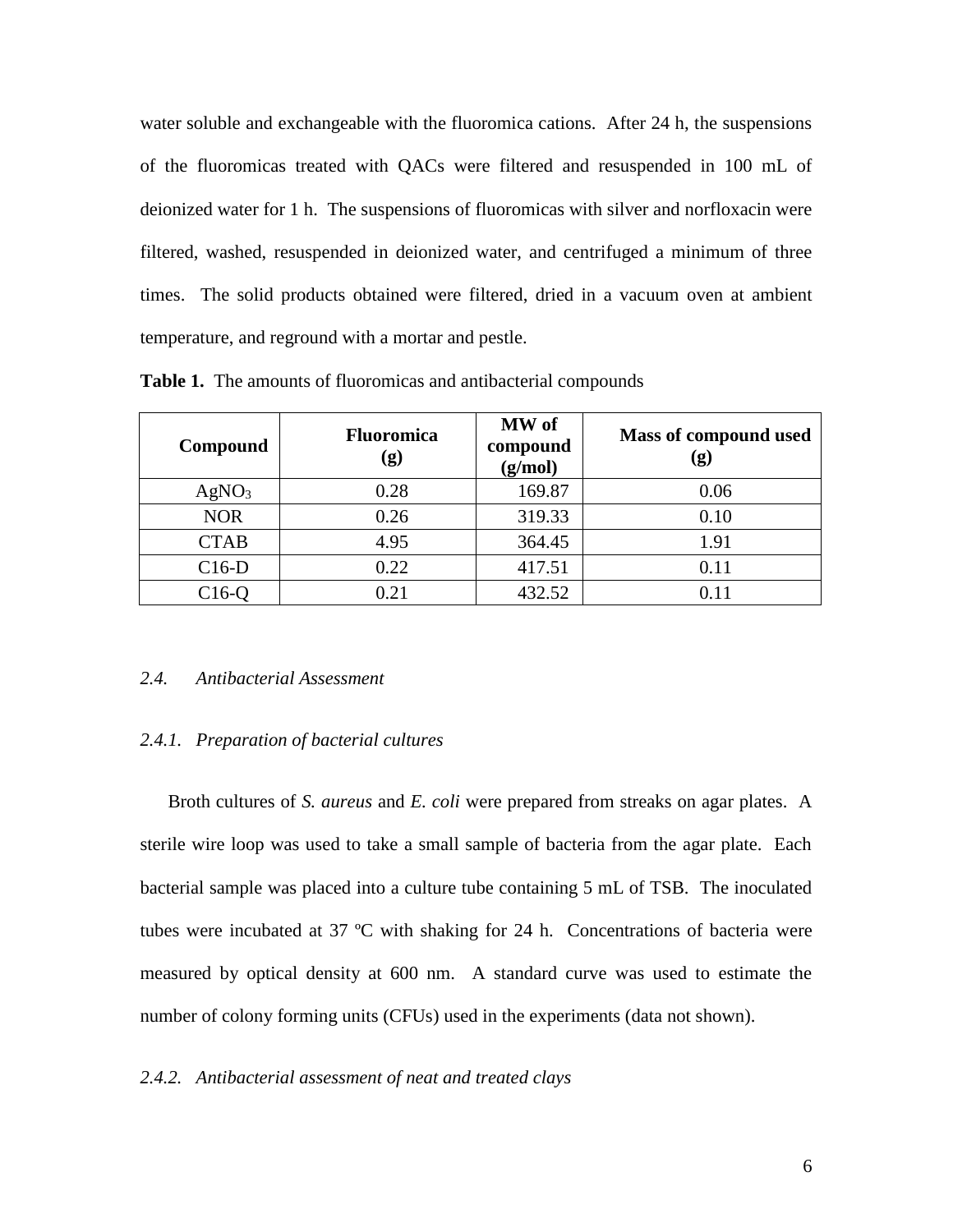Two samples of each neat and treated clays were suspended in TSB at a concentration of 5 mg/mL in culture tubes. Each sample was then tested for antibacterial effectiveness against both *S. aureus* and *E. coli* by inoculating the tubes with  $10<sup>5</sup>$  CFUs of bacteria. The culture tubes were incubated at 37 °C with shaking for 24 h. A 100  $\mu$ L aliquot was then taken from each tube, spread on a TSA plate and incubated at  $37 \degree C$  for  $24$  h. The TSA plates were examined for bacterial growth and compared with the plates of control samples. After the first trial, the samples were washed 3 times with 10 mL portions of deionized water. The fluoromicas were suspended and centrifuged in each wash. A second trial was then run using the washed samples under the same conditions.

# *2.4.3. Zone of inhibition (ZOI) test*

Both parent compounds and their treated fluoromica counterparts were used for testing. Agar plates were inoculated with 10<sup>6</sup> CFUs of *S. aureus* (in 100 μL of TSB). Small, circular wells were dug into the agar plates using the back end of a 100 μL pipette tip. 2 mg of each sample was suspended or dissolved in 100 μL of TSB and placed into the wells. The plates were then placed in an oven at 37 ºC for 24 h. The diameter of the zone of inhibition was then measured to the nearest mm.

# *2.4.4. ZOI test for CTAB treated clay washed with 1% NaCl*

A 100 mL solution of 1% aqueous NaCl was prepared and a 1 g sample of CTAB treated clay was suspended using high agitation stirring with a magnetic stir bar for a period of 30 min. The fluoromica was then filtered using suction filtration and washed with small portions of distilled water. A small portion of the solid sample was collected for ZOI test and the process was repeated 3 additional times using the remaining sample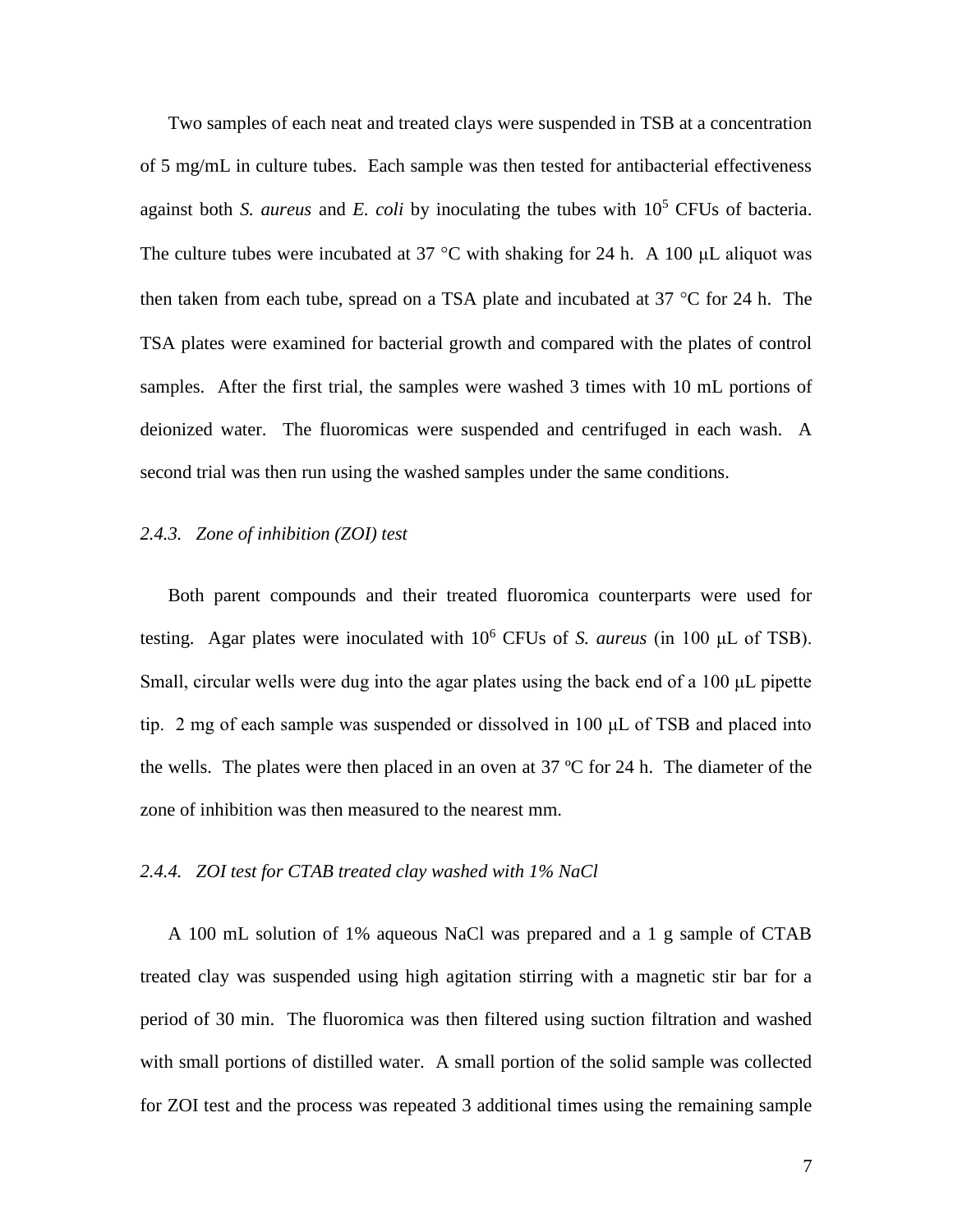to give a total of 4 samples. The samples were dried and TGA was run on each one to determine the percentage of organic material remaining on the fluoromica.

A TSA plate was inoculated with 10<sup>6</sup> CFUs of *S. aureus* and small circular wells were dug into the agar using the back end of a 100 μL pipette tip. Washed samples (5 mg) were each suspended in 250 μL of TSB and a portion of each suspension was added to the dug wells in the agar plate. The plate was then incubated at  $37 \text{ °C}$  for 24 h. Results were examined on a qualitative basis for growth.

#### *2.4.5. Minimum inhibitory concentration (MIC) test for treated clays*

The MIC values of treated clays were determined by the broth dilution method using serial twofold dilutions in TSB. The concentrations ranged from 256 μg/mL to 0.5 μg/mL. Each solution in the series was mixed with  $10<sup>5</sup>$  CFU of the test organism in a 96well microtiter plate. The 96-well plate was incubated at 37  $\degree$ C for 24 h. The MIC test was repeated at least three times for each treated clay.

### **3. Results**

# *3.1. Verification and evaluation of cation exchanges with fluoromica*

The amounts of the antibacterial compounds used for the cation exchanges were determined using the formula given in the experimental section. A 1.1x excess of each antibacterial agent was used in order to achieve the maximum cation exchange.

FTIR and TGA were run on all exchanged samples to verify success of the cation exchange. Figure 1 shows the FTIR spectra for neat fluoromica, norfloxacin-treated fluoromica, and CTAB-treated fluoromica. The presence of symmetric and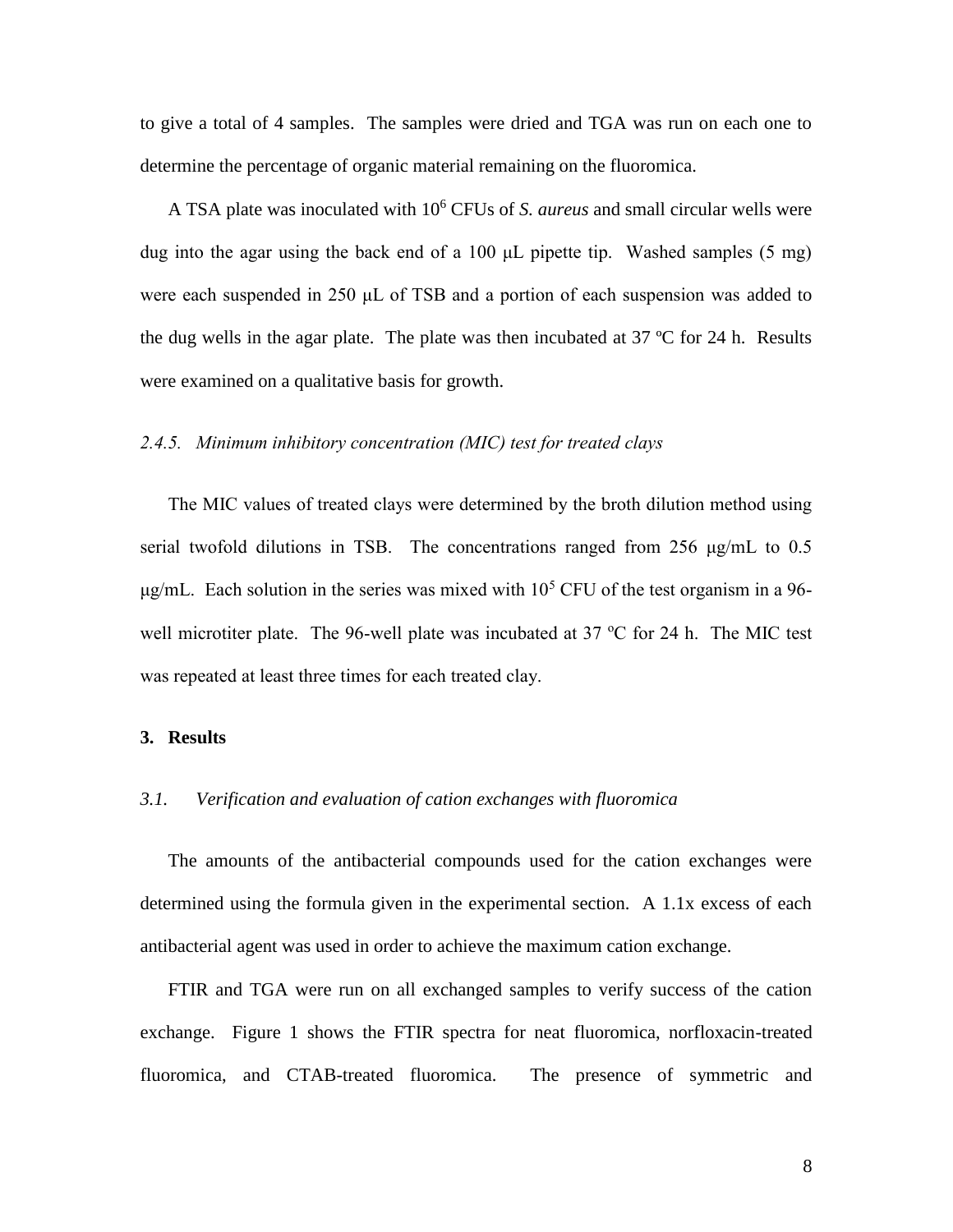antisymmetric streching peaks of CH, CH<sub>2</sub>, and CH<sub>3</sub> groups at  $2900-3000$  cm<sup>-1</sup> and their deformation peaks at  $1470 \text{ cm}^{-1}$  indicate that the exchange with CTAB cations was successful. Similar spectra were obtained when C16-D and C16-Q were used for the treatment of the fluoromica. All the norfloxacin peaks were observed in the spectrum of the norfloxacin-treated fluoromica (Dizman et al., 2005).



**Figure 1.** FTIR spectra of fluoromica, norfloxacin-treated fluoromica, and CTABtreated fluoromica

Thermogravimetric analysis (TGA) was used to determine the organic content of the modified fluoromica samples. The TGA thermograms in Figure 2 show two mass losses for each compound. The first mass loss between 0 and 100  $^{\circ}$ C corresponds to loss of water. The second mass loss observed for all samples except the silver-treated fluoromica, showed a loss that corresponded to degradation of organic materials bound to the fluoromica. The table inside Figure 2 shows both water and organic content for all samples.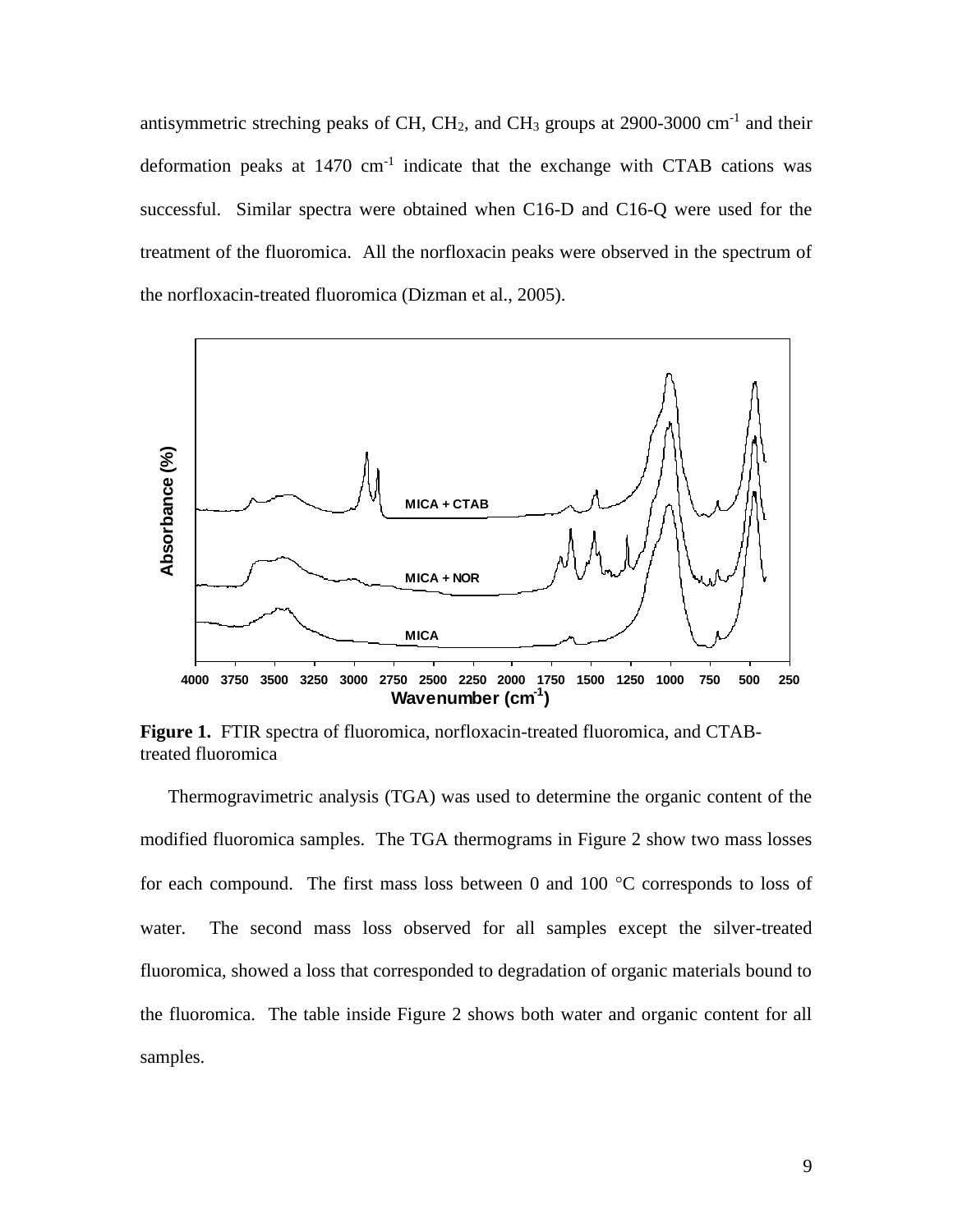

**Figure 2.** TGA thermograms of organically treated fluoromicas (interior table shows water and organic content of the treated fluoromicas)

Table 2 shows the amount of cation exchange expressed as a percentage. TGA data from the table inside Figure 2 was used for each calculation. First, the mass losses associated with water and organic material in the samples were subtracted from the total sample mass yielding the mass of the fluoromica in the samples. Next, the molar equivalent of exchangeable cations was calculated by multiplying the CEC value of the fluoromica by the mass of fluoromica. Finally, the number of moles of organic material on the surface of clay was calculated from the mass loss data and divided by the number of exchangeable sites giving the percent success of the exchange. TGA data for the QAC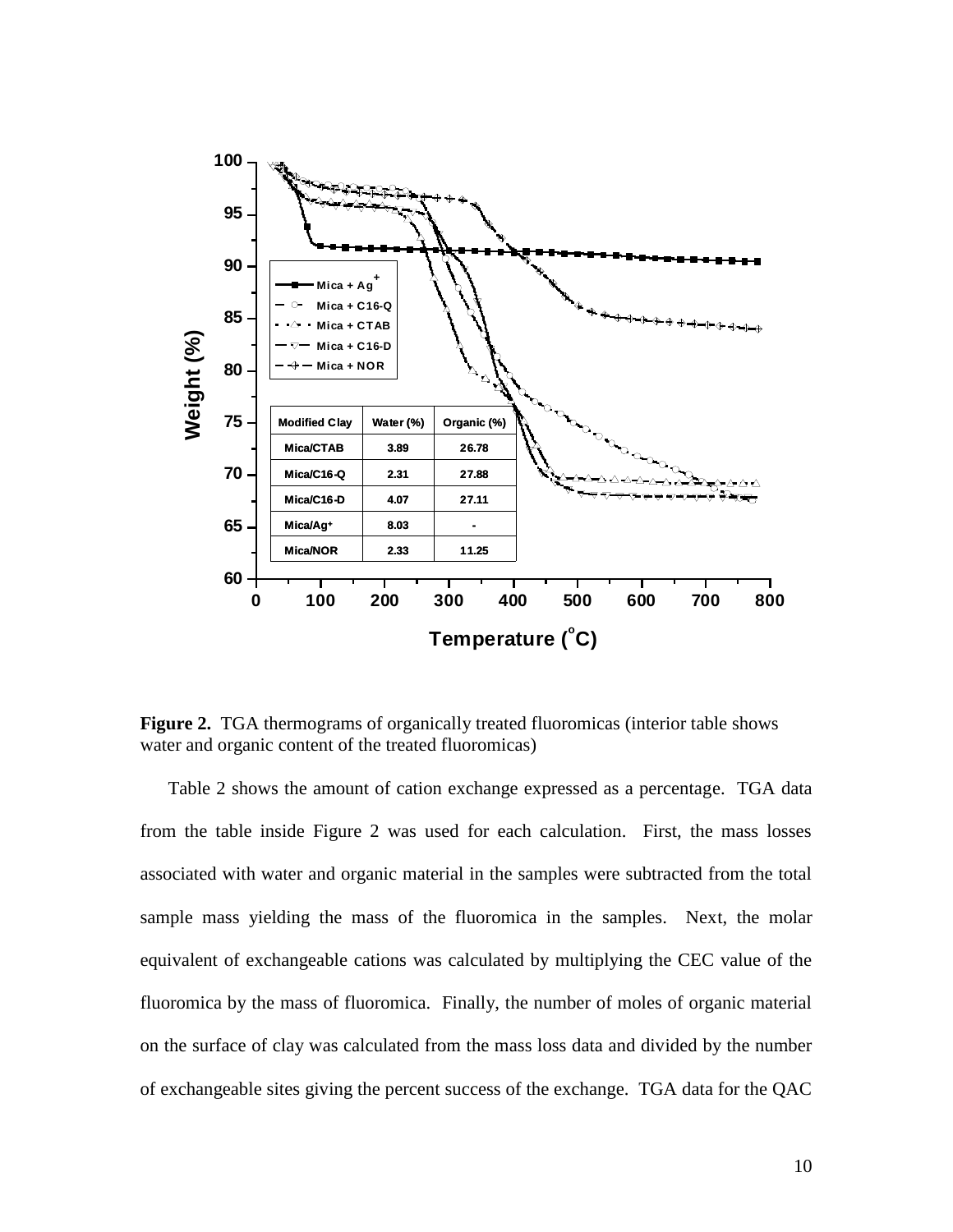treated fluoromicas indicated that more than 100% of the CEC had been exchanged with organic material except for norfloxacin. One of the reasons for such high percentages is that there are associations that are nonionic in nature. Additional QACs may simply be associating with already bound organics via hydrophobic interactions. Additionally, water, organic material, or other impurities in the original fluoromica or reagents, incomplete eliminations in TGA, variable CEC, and other experimental errors can result in high exchange rates. The cation exchange percentage was however a little bit lower for norfloxacin. This might be due to the aromatic structure of norfloxacin, which can make its diffusion into the clay interlayers more difficult. Moreover, norfloxacin has a zwitterionic nature and this can result in a weaker binding to clay compared to the other strongly ionic agents.

| Compound                                           | Exchange (%) |  |  |
|----------------------------------------------------|--------------|--|--|
| CTAB                                               | 123          |  |  |
| $C16-D$                                            | 106          |  |  |
| $C16-Q$                                            | 103          |  |  |
| Ag <sup>+</sup>                                    |              |  |  |
| <b>NOR</b><br>37                                   |              |  |  |
| CEC value of 110 mequiv / 100g was used            |              |  |  |
| Calculations were based on mass loss data from TGA |              |  |  |

**Table 2.** Cation exchange percentages for compounds

# *3.2. Antibacterial assessment of neat and treated clays*

The initial screening of treated clays showed that all silver, quaternary ammonium, and norfloxacin treated clays kill both *E. coli* and *S. aureus* at a concentration of 5 mg/mL, whereas neat clay did not show any antibacterial activity. After washing the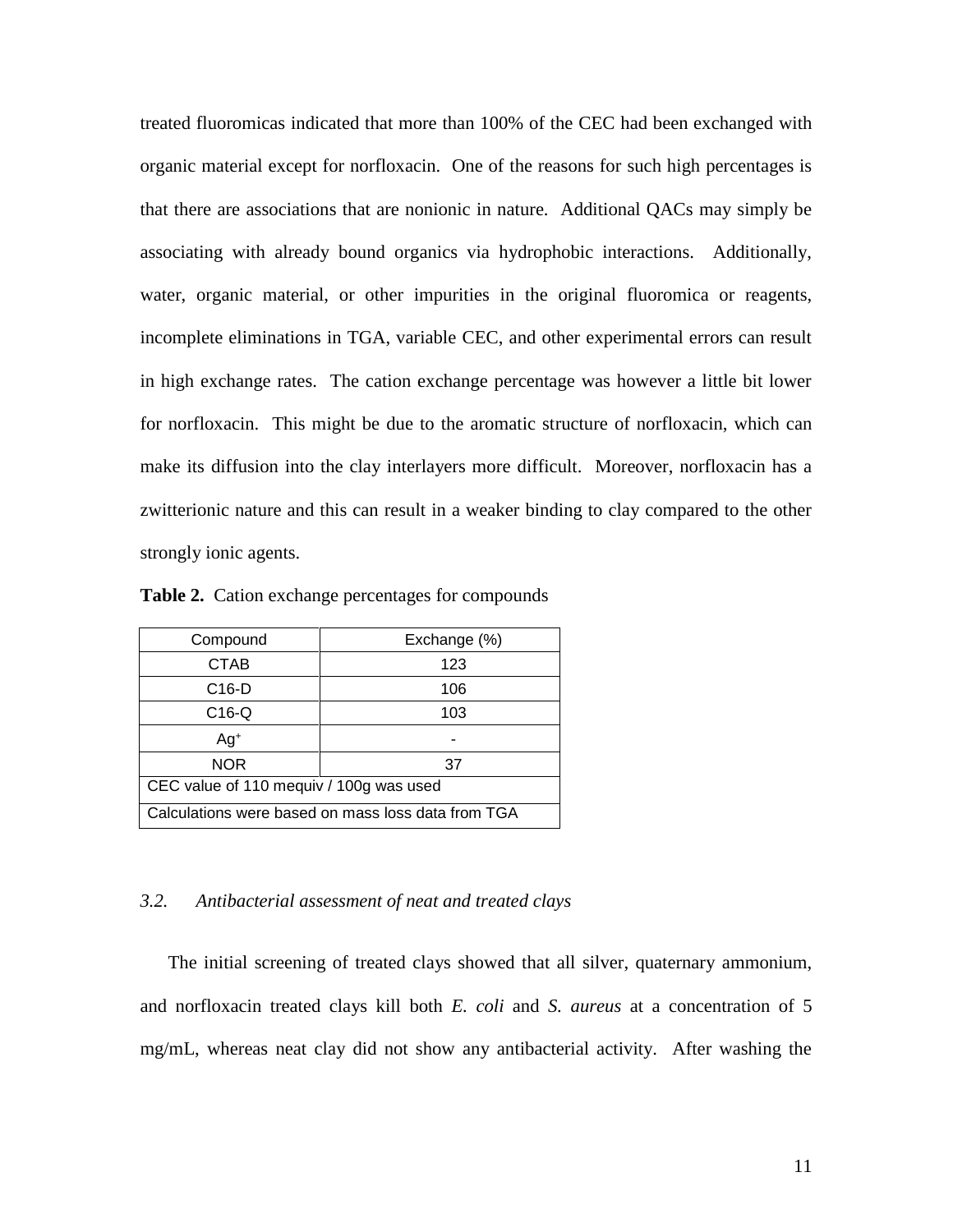treated clay samples with distilled water, the samples maintained their activity and were just as effective in the second trials.

#### *3.2.1. Zone of inhibition (ZOI) test results*

The results from the zone of inhibition tests are given in Table 3. The diameter of the zone of inhibition and the amount of diffusion from the edge of each hole in the agar plate are given in mm. Both the treated clays and parent antibacterials by themselves showed some degree of diffusion. The zone of inhibition for each of the treated clays was consistently less than each of the antibacterials alone, consistent with lower available concentrations of clay-bound agents. The QAC and silver samples showed far less diffusion as compared with the norfloxacin samples. The ZOI results for the neat norfloxacin and norfloxacin-treated fluoromica samples are shown in Figure 3.

**Table 3.** Zone of inhibition test results

| Compound                     | Initial Hole Diameter<br>(mm) | <b>Final Inhibition Zone</b><br>Diameter (mm) | <b>Diffusion</b><br>(mm) |
|------------------------------|-------------------------------|-----------------------------------------------|--------------------------|
| <b>CTAB</b>                  | 8                             | 14                                            | 3                        |
| Fluoromica + CTAB            | 8                             | 9                                             | 0.5                      |
| C <sub>16</sub> -D           | 8                             | 13                                            | 2.5                      |
| Fluoromica + C16-D           | 8                             | 9                                             | 0.5                      |
| $C16-Q$                      | 8                             | 11                                            | 1.5                      |
| Fluoromica + C16-Q           | 8                             | 9                                             | 0.5                      |
| Ag <sup>+</sup>              | 8                             | 14                                            | 3                        |
| Fluoromica + Ag <sup>+</sup> | 8                             | 11                                            | 1.5                      |
| <b>NOR</b>                   | 8                             | 37                                            | 14.5                     |
| Fluoromica + NOR             | 8                             | 26                                            | 9                        |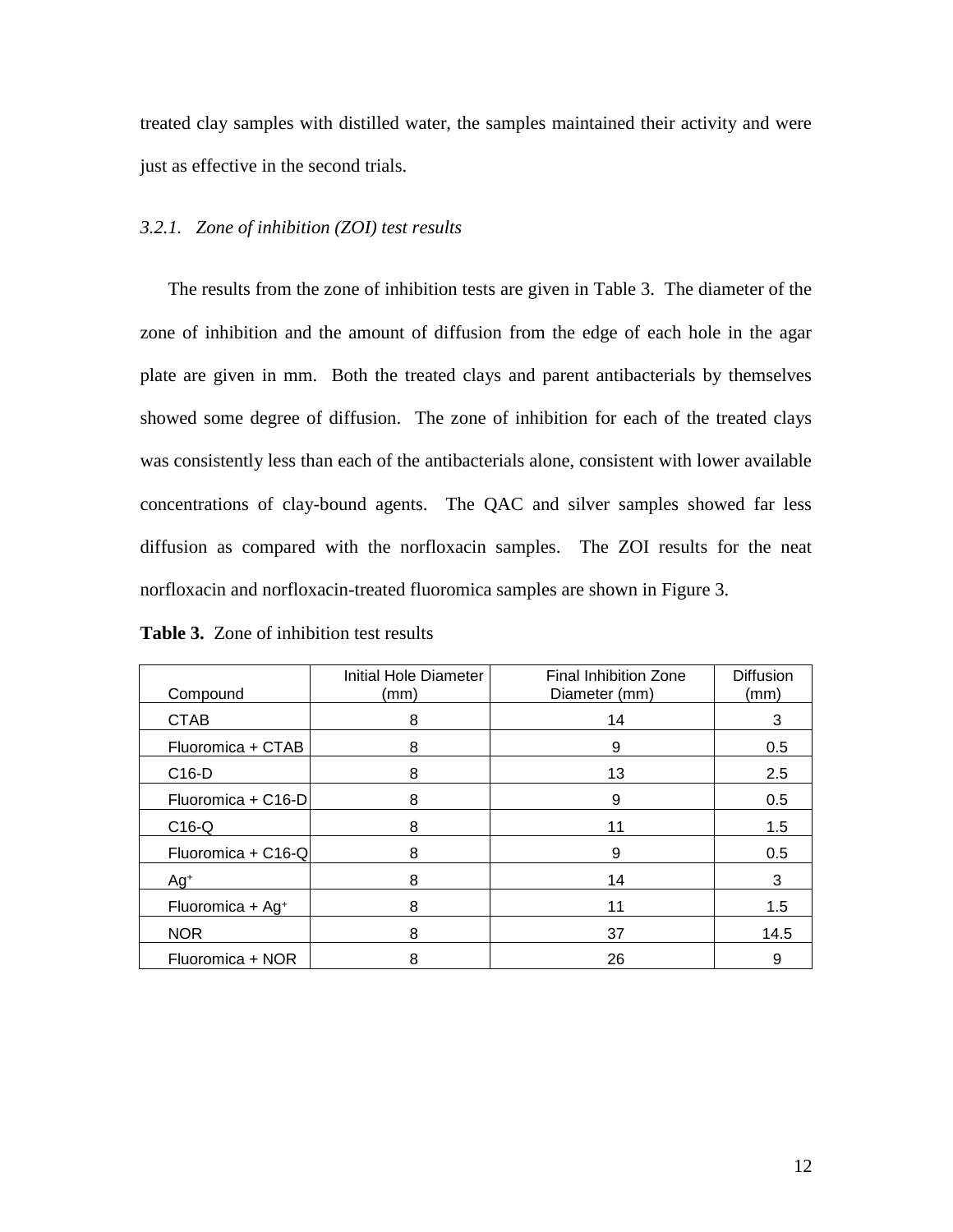

**Figure 3.** ZOI test results for norfloxacin (top) and NOR-treated fluoromica (bottom)

# *3.2.2. ZOI test results of CTAB treated fluoromica washed with 1% NaCl*

The TGA data for the washed samples indicate that even after 4 washings with a 1% NaCl solution the amount of organic material bound the clay remained the same (see Table 4). This is consistent with the qualitative results from the zone of inhibition test in which the diameter of inhibition for each of these washed samples was the same.

**Table 4.** Organic and water content of CTAB-treated fluoromica after each wash with 1% NaCl

| Wash # | Sample mass (mg) | Water Content (%) | Organic content (%) |
|--------|------------------|-------------------|---------------------|
| 1      | 8.32             | 9.38              | 25.16               |
| 2      | 9.38             | 4.93              | 24.81               |
| 3      | 8.49             | 5.92              | 25.36               |
| 4      | 7.79             | 5.02              | 26.9                |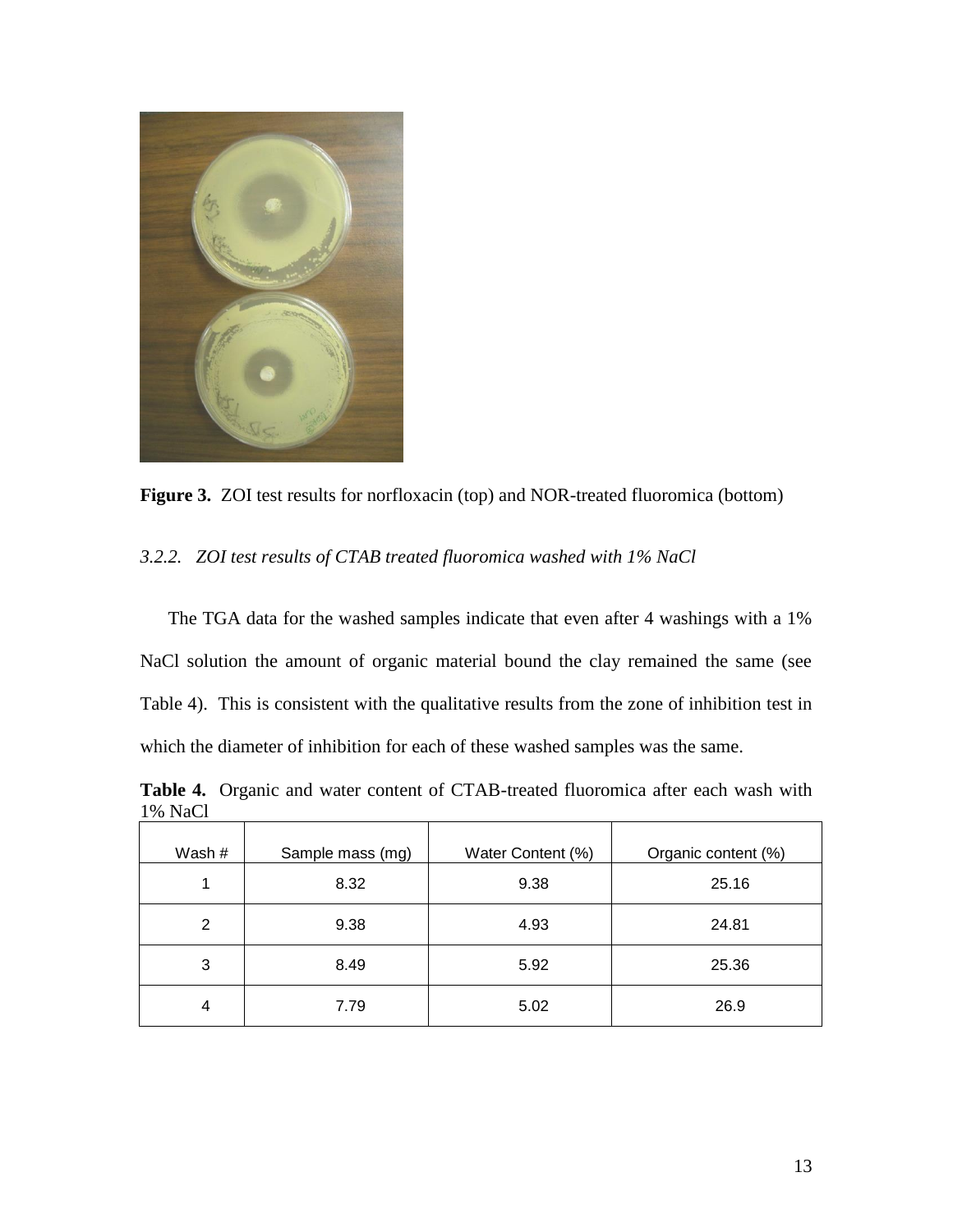# *3.2.3. Minimum inhibitory concentration (MIC) test results for treated clays*

MIC values of all treated clays against *S. aureus* and *E. coli* are given in Tables 5 and 6, respectively. Some samples showed a consistent MIC value for each of the three trials while others showed more variation. MIC values for samples that contained variations are given as a range. The concentrations of available antibacterials in each treated fluoromica sample were calculated by multiplying the percentage of total organic material in the composite by the MIC value of the composite. These MIC values were compared with the MICs of the neat antibacterial agents (last column). The MICs for CTAB, C16-Q, C16-D, silver, and norfloxacin were determined using the same procedures. When the last two columns (amount of antibacterial agent in the treated fluoromicas at the MIC values and antibacterial activity of neat compounds, respectively) in Tables 5 and 6 are compared it is observed that all treated clays either showed better activities than or were as effective as the parent compounds except norfloxacin-treated clay.

| Compound    | Organic<br>Content (%) | <b>IMIC</b> of treated<br>mica (µg/mL) | Available antibacterial<br>concentration (µg/mL) | <b>IMIC</b> of antibacterial<br>compound (µg/mL) |
|-------------|------------------------|----------------------------------------|--------------------------------------------------|--------------------------------------------------|
| <b>CTAB</b> | 26.78                  | $2 - 8$                                | $0.5 - 2$                                        | 2                                                |
| $C16-Q$     | 27.88                  |                                        |                                                  |                                                  |
| $ C16-D$    | 27.11                  | $4 - 8$                                | $1 - 2$                                          | 2                                                |
| $Ag+$       |                        | $32 - 64$                              |                                                  | 16                                               |
| <b>NOR</b>  | 11.25                  | 16                                     |                                                  |                                                  |

**Table 5.** MICs for treated fluoromicas and parent compounds against *S. aureus*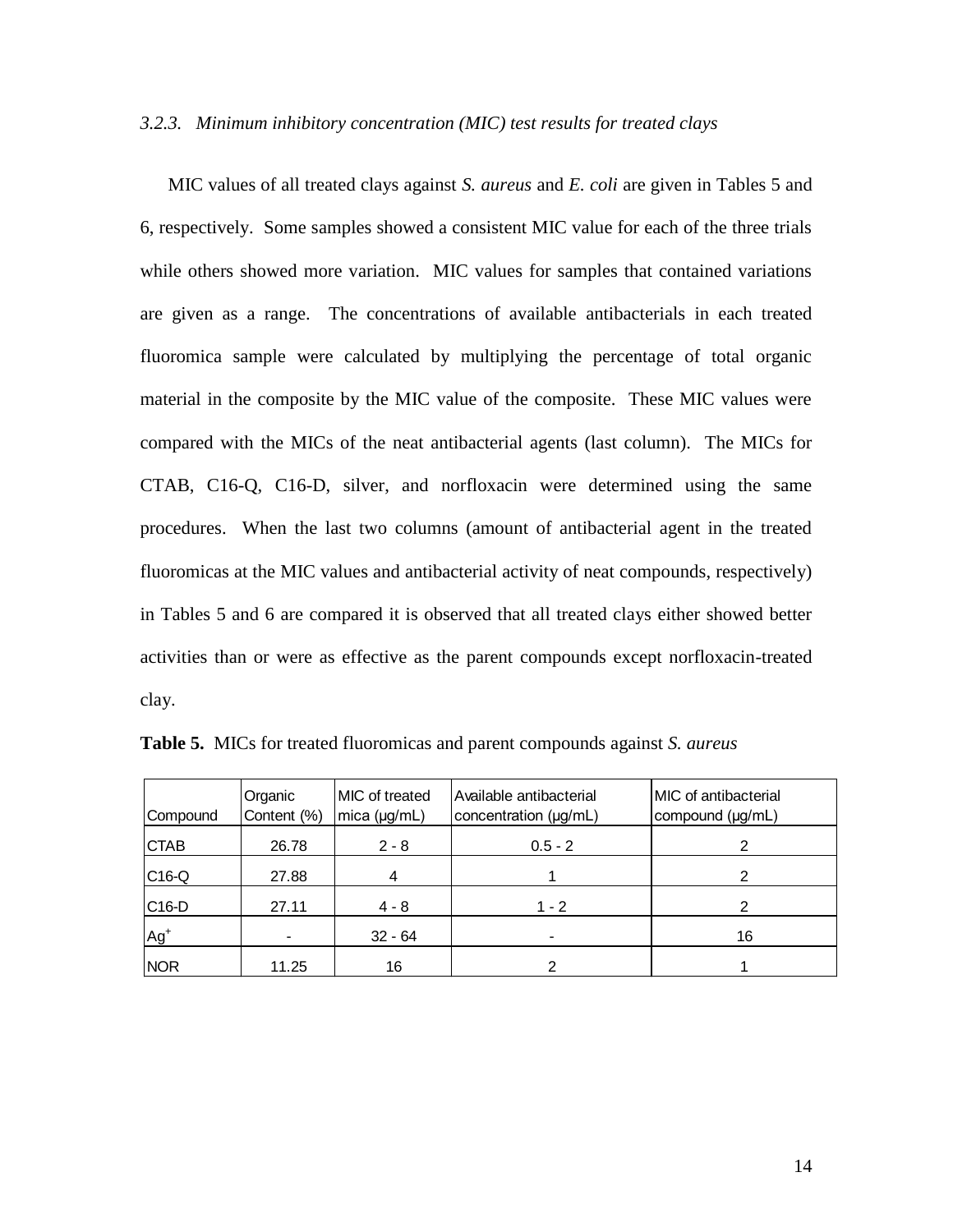| Compound    | Organic<br>Content (%) | MIC of treated<br>mica (µg/mL) | Available antibacterial<br>concentration (µg/mL) | MIC of antibacterial<br>compound (µg/mL) |
|-------------|------------------------|--------------------------------|--------------------------------------------------|------------------------------------------|
| <b>CTAB</b> | 26.78                  | $2$ to 4                       | $0.5 - 1$                                        | 4                                        |
| $C16-Q$     | 27.88                  | $2$ to 4                       | $0.5 - 1$                                        | 8                                        |
| C16-D       | 27.11                  |                                |                                                  | 4                                        |
| $Ag+$       |                        | 4 to 64                        |                                                  | 8                                        |
| <b>NOR</b>  | 11.25                  | 32                             | 3.5                                              | 0.5                                      |

**Table 6.** MICs for treated fluoromicas and parent compounds for *E. coli*

### **4. Discussion**

The results obtained for the organically and silver-modified clays indicate that all samples show very good antibacterial activities. Two possible mechanisms can be responsible for the observed antibacterial activity. The first mechanism involves the immobilization of the bacteria on the surface of the clay. The affinity of bacteria for fluoromica can be as a result of two critical interactions: electrostatic attraction and hydrophobic interaction. Under physiological conditions, both fluoromica and bacterial cell surfaces are negatively charged (Nzengung et al., 1996; Stotzky et al., 1989). This prevents the attraction of bacteria to fluoromica. However, the exchange of clays with positively charged antibacterial agents at greater than the CEC produces a material that is positively charged. The charge of these exchanged clays enhances their ability to attract bacteria through electrostatic interactions. Introduction of norfloxacin and QACs with long alkyl chains also provides a hydrophobic character to the clays. These hydrophobic moieties on the clay surface can interact with the lipophilic components of the bacterial cell walls, such as lipoproteins, liposaccharides, and phospholipids. As a result of these two types of interactions, the bacteria are brought in close association to the surface of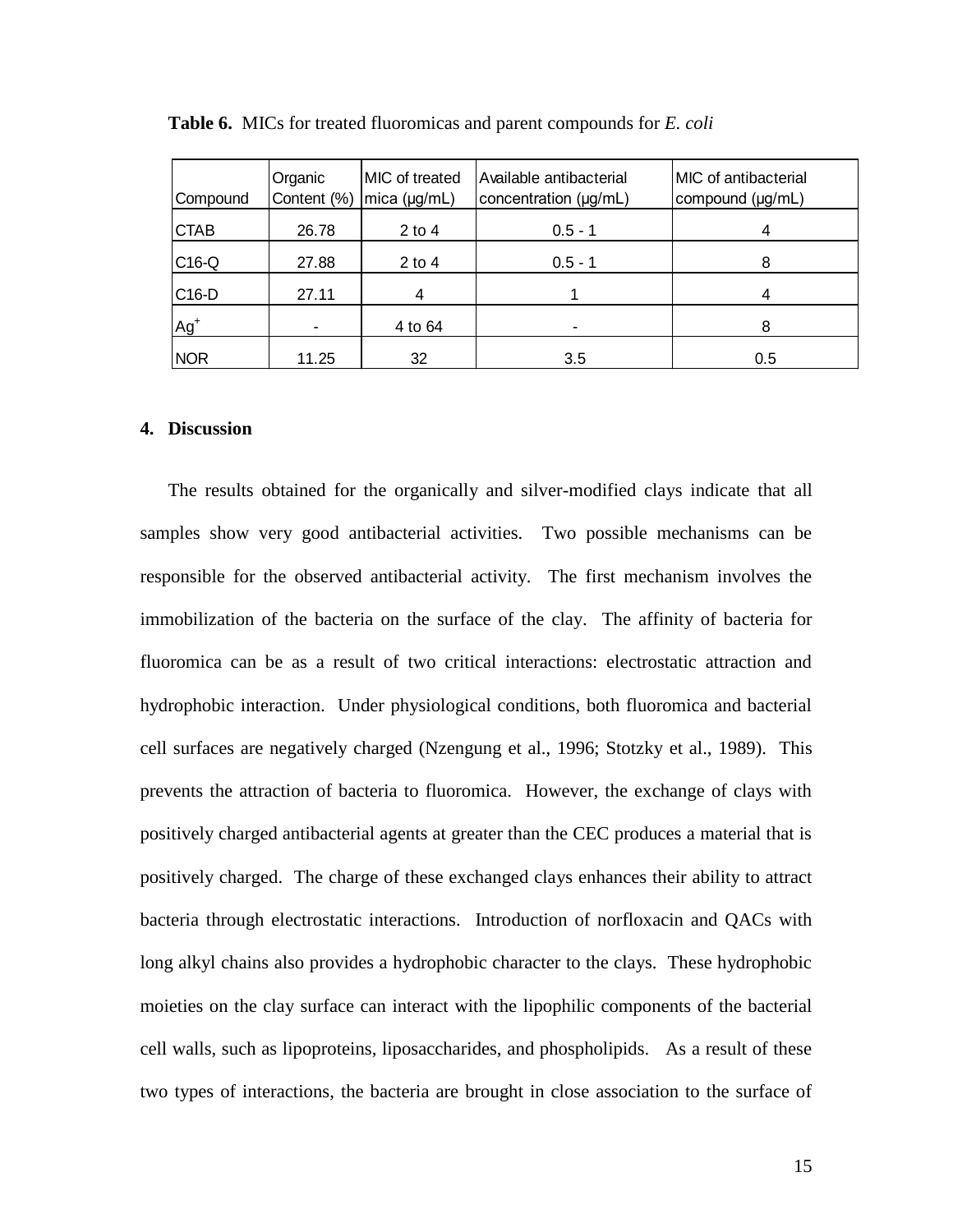the exchanged clay, where the antibacterial agents exert their activity on the bacteria. This mechanism was first proposed by Herrera *at al.* and supported by the cetylpyridinium desorption studies. In the desorption studies, they found that the antibacterial activity was localized at the modified clay surfaces, as the washed clay particles produced reductions in bacterial counts, whereas the washed solutions did not. They also obtained electron micrographs of the treated clays, which showed that bacteria were adherent to the surfaces of the cetylpyridinium-exchanged clays (Herrera et al., 2000; Herrera et al., 2004). In our study, the antibacterial activities for all treated clays were maintained in the second trials as well as after several washings. The organic contents of the treated clays obtained from TGA thermograms also indicated that the amount of the organic content stayed pretty much the same after several washings. These are good indicators for the fact that the antibacterial activity occurs on the clay surface. The MIC values obtained against *S. aureus* and *E. coli* show very interesting trends. The minimum inhibitory concentrations of the antibacterial agents in the QAC-treated clays are at or below the MIC values of the original QACs. The explanation for this fact is that since QACs are in close proximity when they are attached to the clay surface, they show synergistic better activity against bacteria through enhanced electrostatic and hydrophobic interactions with bacterial cell surfaces.

The second mechanism involves the dissociation of the antibacterial agents from the clay surface and exertion of their antibacterial effects on bacteria in suspension. The zone of inhibition studies indicate that there are inhibition zones for all treated clays. This is a sign of the diffusion of the antibacterial agents from treated clays into the agar. However, the inhibition zones were very small in diameter for all treated clays except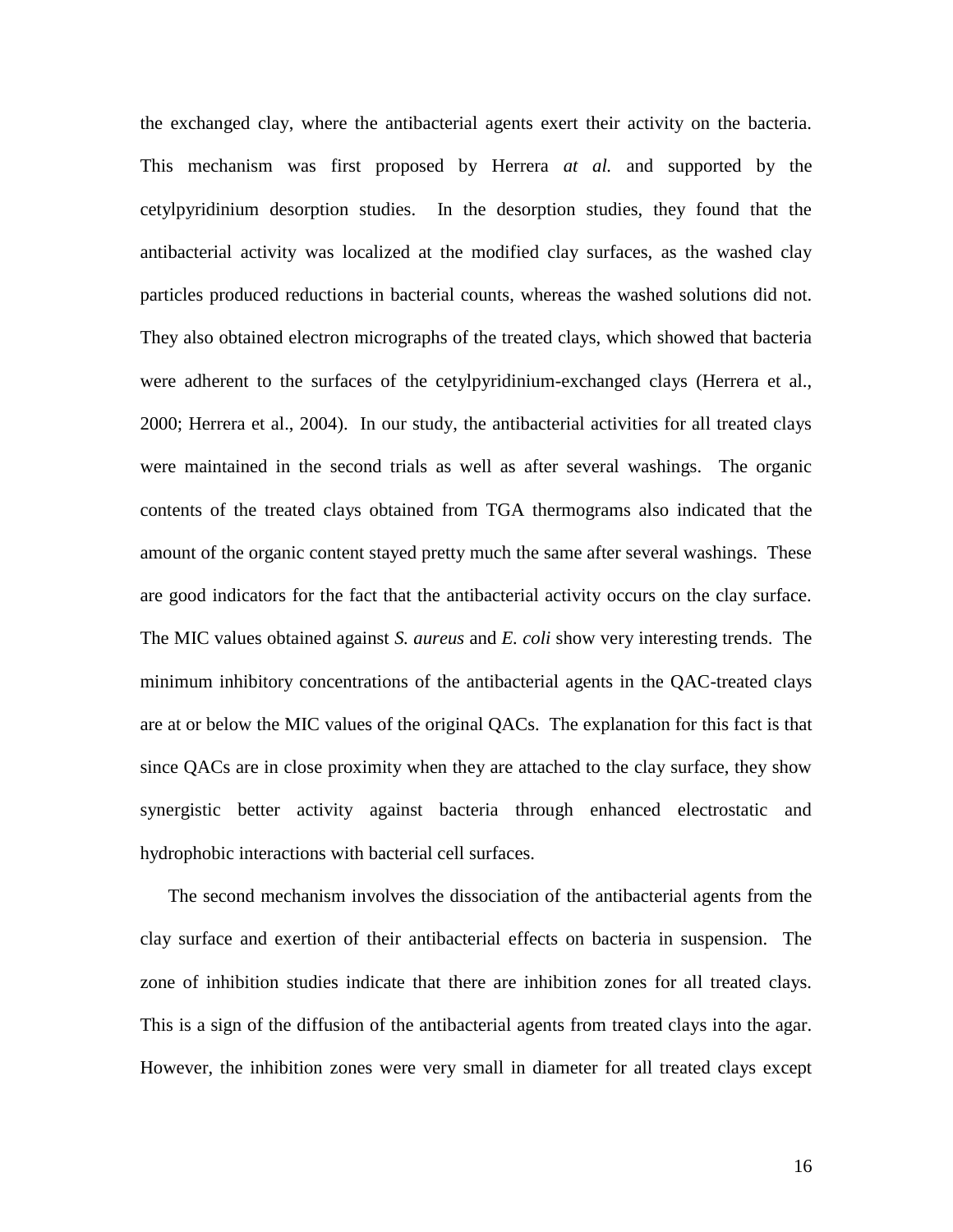norfloxacin-treated clay. This could be because the norfloxacin diffuses more efficiently than the other compounds and/or because norfloxacin is less tightly bound to the surface of the clay. These results indicate that at least a small amount of antibacterial is being released into the TSA. TSA contains sodium chloride and other organic compounds, which could facilitate the exchange of cations on the fluoromica surface in the reverse direction.

### **5. Conclusions**

In this work, various antibacterial compounds were efficiently exchanged with cations in fluoromica in order to obtain antibacterial fluoromicas. The treated fluoromicas showed excellent antibacterial activities. The antibacterial activity of the treated fluoromicas is mainly due to the attraction of the bacteria to the clay surface through electrostatic and hydrophobic interactions and exertion of the antibacterial effect of the antibacterial agents bound to the surface on bacteria. The small and continuous release of antibacterial agents from treated clays is other minor mechanism of activity. Since these materials show very good antibacterial activities, they offer excellent potential for long term effectiveness for surfaces, paints, water filtration, or as powdered delivery of antibacterials.

# **Acknowledgements**

This material is based upon work supported by the National Science Foundation under MRSEC (Grant No. DMR 0213883). We also thank the NSF-MRI program (Grant No. DMR-0079450) for funding to upgrade and expand the NMR capability at USM.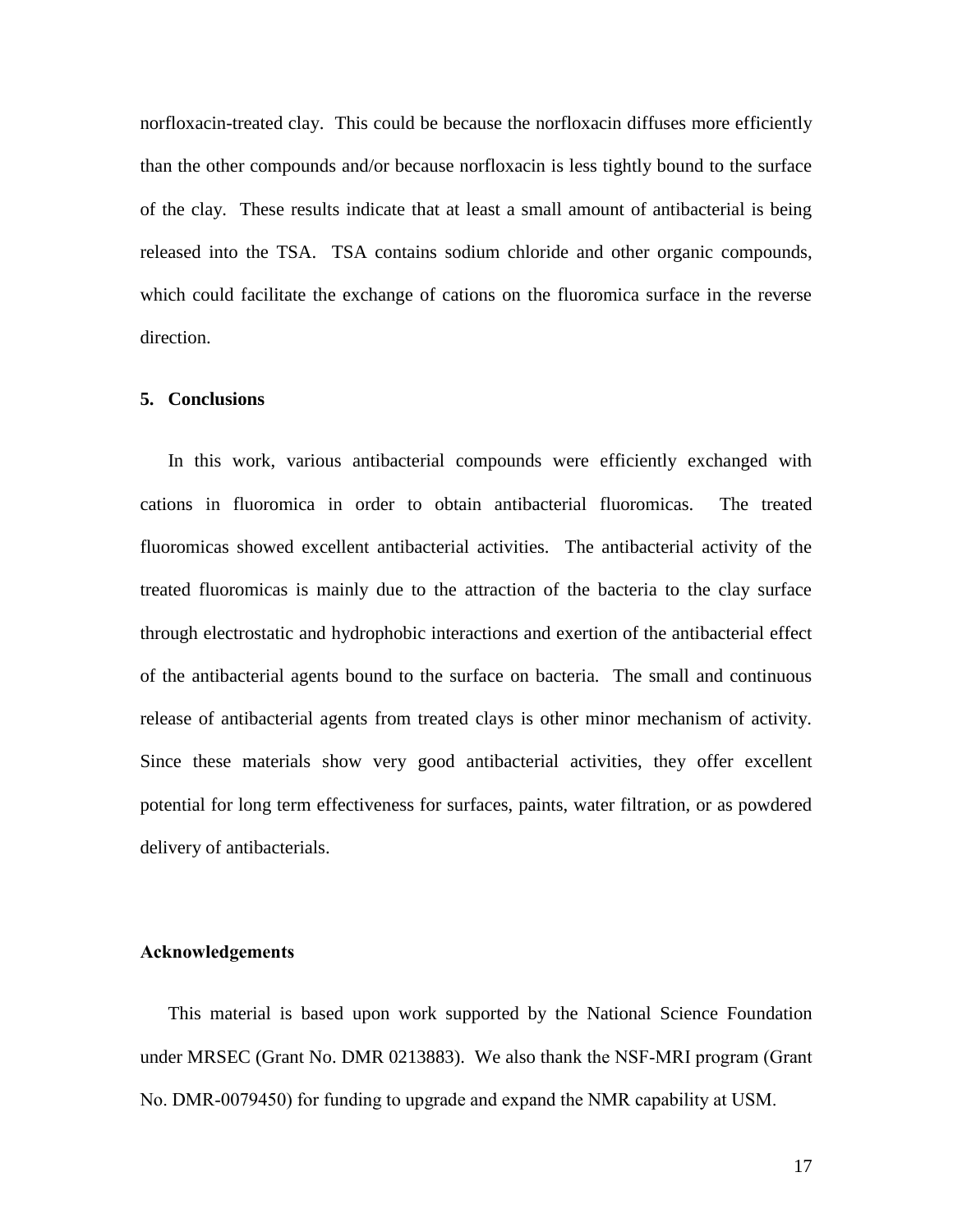# **References**

- Alther, G., 2000. Bactericidal organoclay for water disinfection containing quaternary amine and iodine. US patent 6,165,485.
- Baveja, J.K., Willcox, M.D.P., Hume, E.B.H., Kumar N., Odell, R., Poole-Warren, L.A., 2004. Furanones as potential antibacterial coatings on biomaterials. Biomaterials 25, 5003-5012.
- Baveja, J.K., Willcox, M.D.P., Hume, E.B.H., Kumar N., Odell, R., Poole-Warren, L.A., 2004. Biological performance of a novel synthetic furanone-based antimicrobial. Biomaterials 25, 5013-5021.
- Birnie, C.R., Malamud, D., Schnaare, R.L., 2000. Antimicrobial evaluation of N-alkyl betains and N-alkyl-N, N-dimethylamine oxides with variations in chain length. Antimicrob. Agents Chemother. 44, 2514-2517.
- Borman, S., 2002. Surfaces designed to kill bacteria. Sci. Tech. 80(22), 36.
- Catauro, M., Raucci, M.G., Gaetano, F.D., Marotta, A., 2004. Antibacterial and bioactive silver-containing  $Na<sub>2</sub>O.CaO.2SiO<sub>2</sub> glass prepared by sol-gel method. J. Mater. Sci.$ Mater. Med.15, 831-837.
- Chauhan, G.S., Singh, B., Dhiman, S.K., 2004. Functionalization of poly(4-vinly pyridine) grafted cellulose by quaternization reactions and a study on the properties of postquaternized copolymers. J. Appl. Polym. Sci. 91, 2454-2464.
- Dibrov, P., Dzioba, J., Gosink, K.K., Häse, C.C., 2002. Chemiosmotic mechanism of antimicrobial activity of Ag<sup>+</sup> in vibrio cholerae. Antimicrob. Agents Chemother. 46, 2668-2670.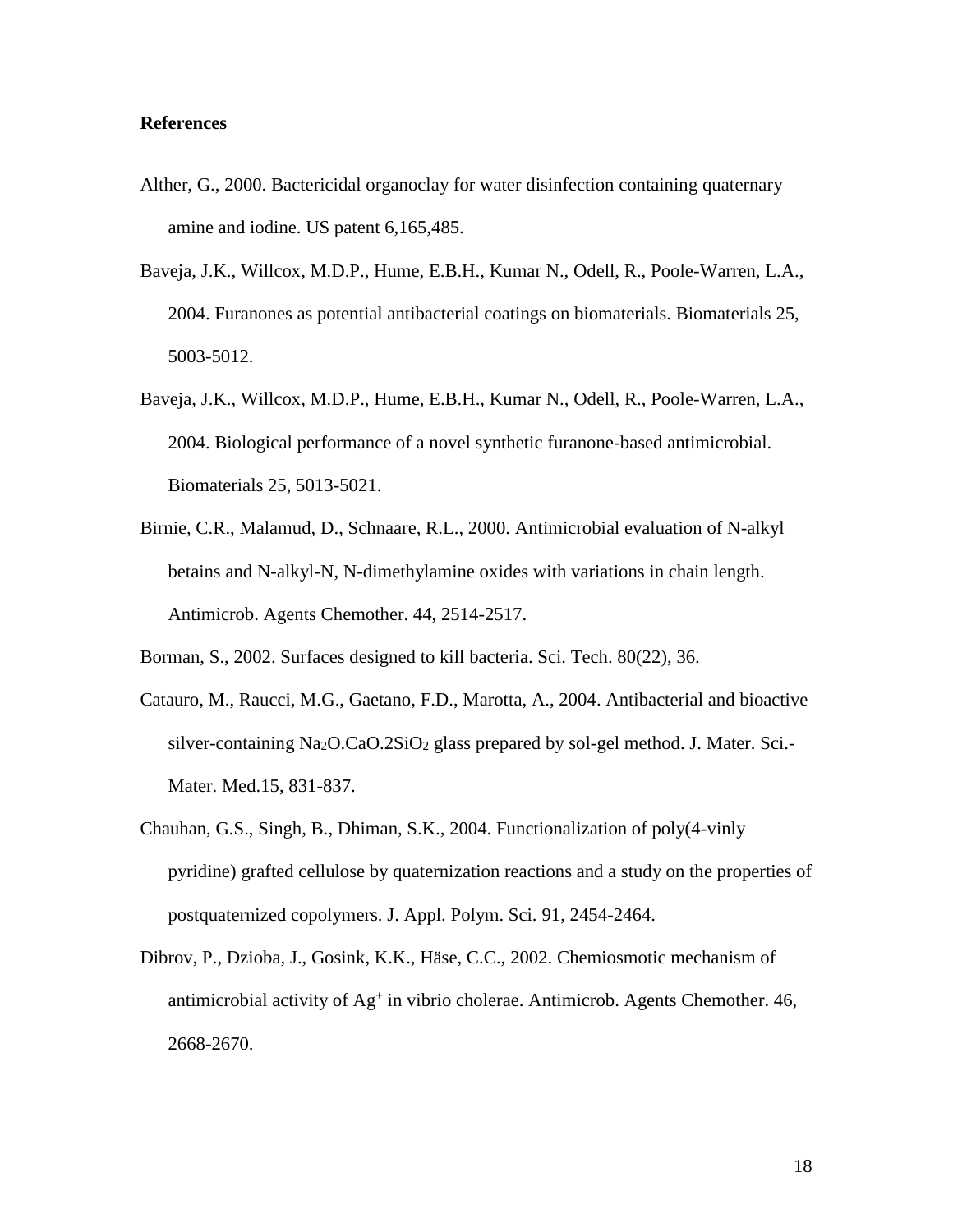- Dizman, B., Elasri, M.O., Mathias, L.J., 2005. Synthesis, characterization, and antibacterial activities of novel methacrylate polymers containing norfloxacin. Biomacromolecules 6, 514-520.
- Dizman, B., Elasri, M.O., Mathias, L.J., 2004. Synthesis and antimicrobial activities of new water-soluble bis-quaternary ammonium methacrylate polymers. J. Appl. Polym. Sci. 94, 635-642.
- Drlica, K., 1999. Mechanism of fluoroquinolone action. Curr. Opin. Microbiol. 2, 504- 508.
- Estevao, L.R.M., Mendonca-Hagler, L.C.S., Nascimento, R.S.V., 2003. Development of polyurethane antimicrobial composites using waste oil refinery catalyst. Ind. Eng. Chem. Res. 42, 5950-5953.
- Guilbeaux, R., 1988. Biocidal clay thickening additive for an organic composition, specifically a cosmetic preparation. Eur. Pat. Appl. 265,101.
- Heinz, H., Suter, U.W., 2004. Surface structure of organoclays. Agew. Chem. Int. Ed. 43, 2239-2243.
- Heinz, H., Castelijns, H.J., Suter, U.W., 2003. Structure and phase transitions of alkyl chains on mica. J. Am. Chem. Soc.125, 9500-9510.
- Herrera, P., Burghardt, R., Huebner, H.J., Phillips, T.D., 2004. The efficacy of sandimmobilized organoclays as filtration bed materials for bacteria. Food. Microbiol. 21, 1-10.
- Herrera, P., Burghardt, R.C., Phillips, T.D., 2000. Adsorption of S*almonella enteritidis* by cetylpyridinium-exchanged montmorillonite clays. Vet. Microbiol. 74, 259-272.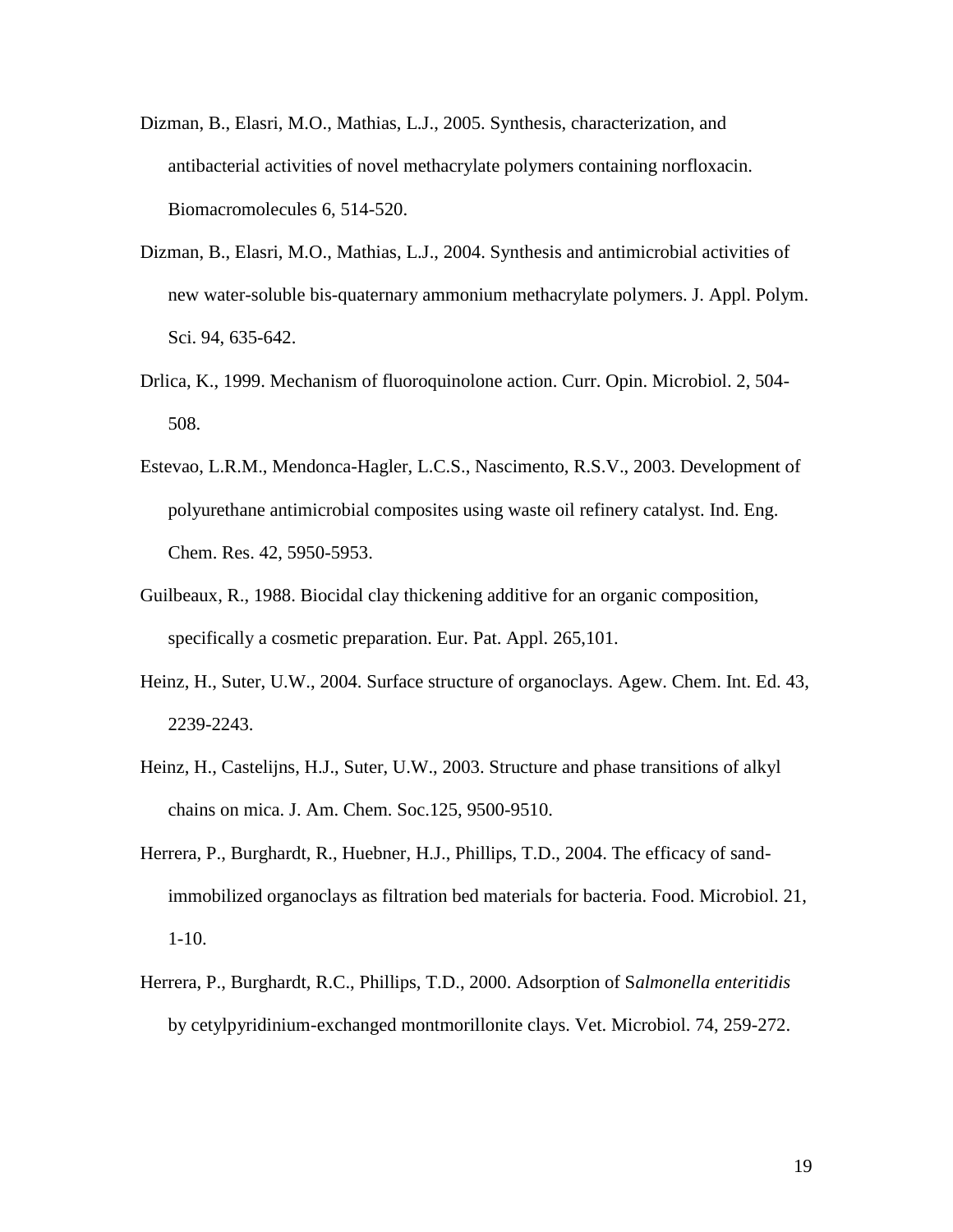- Hume, E.B.H., Baveja, J., Muir, B., Schubert, T.L., Kumar, N., Kjelleberg, S., Griesser, H.J., Thissen, H., Read, R., Poole-Warren, L.A., Schindhelm, K., Willcox M.D.P., 2004. The control of *Staphylococcus epidermidis* biofilm formation and in vivo infection rates by covalently bound furanones. Biomaterials 25, 5023-5030.
- Lee, S.B., Koepsel, R.R., Morley, S.W., Matyjaszewski, K., Sun, Y., Russel A.J., 2004. Permanent, nonleaching antibacterial surfaces. 1. Synthesis by atom transfer radical polymerization. Biomacromolecules 5, 877-882.
- Melaiye, A., Simons, R.S., Milsted, A., Pingitore, F., Wesdemiotis, C., Tessier, C.A., Youngs, W.J., 2004. Formation of water-soluable pincer silver(I)-carbene complexes: a novel antimicrobial agent. J. Med. Chem. 47, 973-977.
- Murayama, H., Shimizu, K., Tsukada, N., Shimada, A., Kodama, T., Kitayama, Y., 2002. Photocatalytic degradation of hexachlorocyclohexane (HCH) by  $TiO<sub>2</sub>$ -pillared fluorine mica. Chem. Commun. 22, 2678-2679.
- Nzengung, V.A., Voudrias, E.A., Nkedi-kissa, P., Wampler, J.M., Weaver, C.E., 1996. Organic cosolvent effectson sorption equilibrium of hydrophobic organic chemicals by organoclays. Environ. Sci. Tech. 30, 89-96.
- Oie, S., Ishitobi, J., Sawa, A., Tomita, M., Kamiya, A., 2004. *In vitro* bactericidal activity of antimicrobial agents against enterohaemorrhagic *Escherichia coli*. J. Antimicrob. Chemother. 54(5), 897-903.
- Piddock, L.J.V., Jin, Y.F., Griggs, D.J., 2001. Effect of hydrophobicity and molecular mass on the accumulation of fluoroquinolones by *Staphylococcus aureus*. J. Antimicrob. Chemother. 47, 261-270.